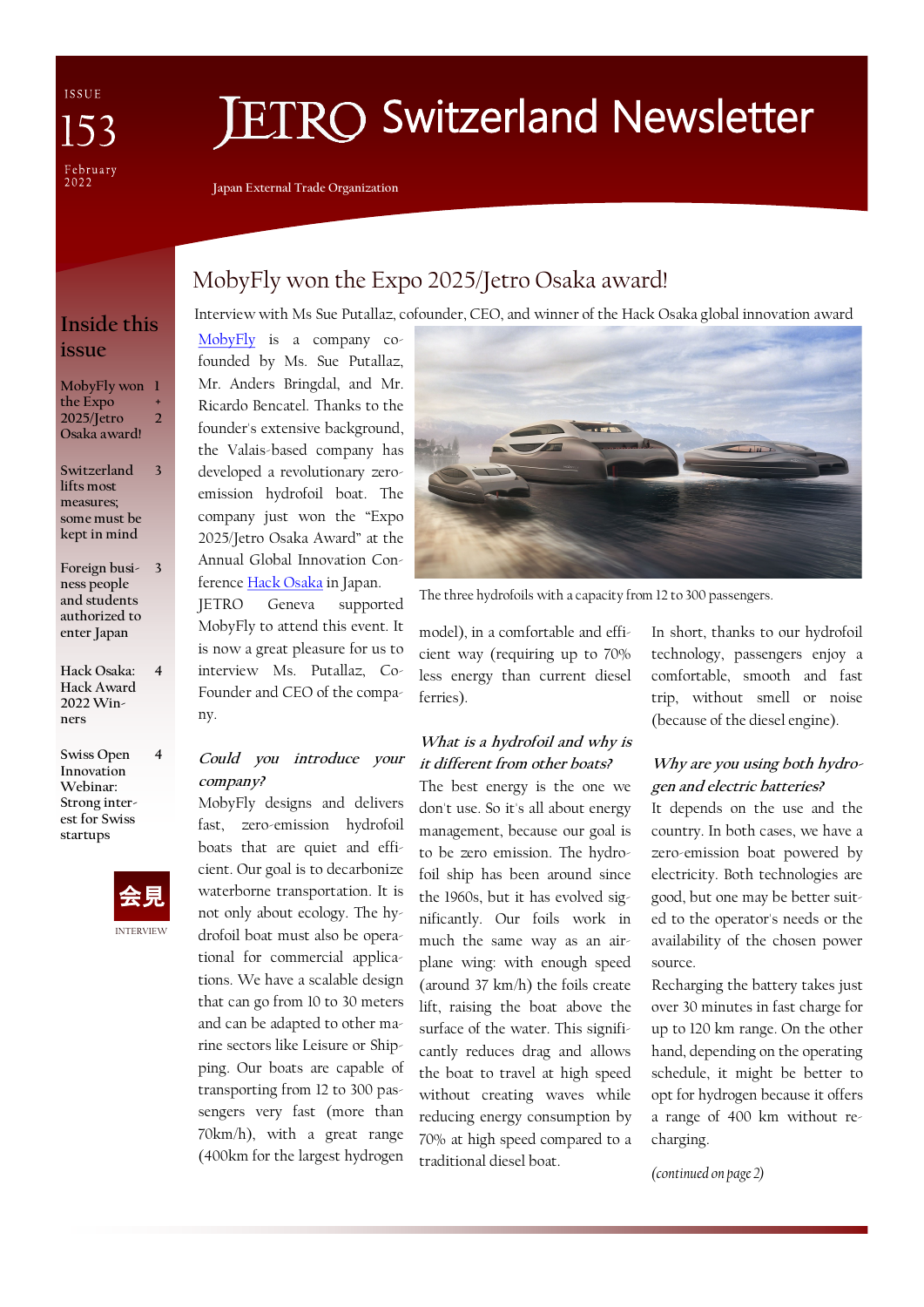## MobyFly won the Expo 2025/Jetro Osaka award!

*(continued from page 1)*

#### INNOVATION 革新 **How have you heard of Hack Osaka and why have you taken part to it?**

Well, it was Nathalie from your office who contacted me. She asked us if we had heard about this competition, which was not the case. We met with her and Fumi Jokura and it all started. Internally, we discussed whether it was worth doing or not. A startup works with limited resources and time. Japan is a priority market for us because there is a long history of hydrofoil experience and many local companies that can be potential buyers and technology partners. So we decided to participate in the competition.

It was a great collaboration with Nathalie and Fumi, but also a good experience for us, regardless of winning the award. We were asked so many questions that we thought were obvious and that we had never thought to communicate about. The process was really helpful. Thanks to everyone, including the JETRO team in Osaka who did a great job.

#### **Have you an example?**

Yes: for example, the fact that the boat will be certified. This has always been obvious to us, but we did not to mention it always on our presentations. The questions led us to communicate more about our competitive advantages. Our team has a long experience with hydrofoils at the highest level of nautical competition (America's Cup). In addition, our flight control system has been improved over the last ten

years. The software is an essential part of our product. The boat could be even operated autonomously, although legislation requires the presence of a human pilot on board. Participating in the competition has made us realize that we can slightly modify the way we communicate to highlight our top edge technology.

### **You won an award there, what does it mean for you?**

This means that our boat will carry passengers at the Osaka World Expo 2025 and beyond.

We are extremely happy. It's a great feeling, especially because it's Japan. Many of our team members have strong connections to Japan. For the company, it is also great because we already have a fruitful cooperation with a Japanese company. This award is a recognition of the quality of our product. It will strengthen our existing relationships.

## **What about the production of your boat?**

As mentioned, we have been testing and improving our software and design for the past ten years. We have designed very advanced hydrofoils and we are working hard to produce the first one.

As far as the production sites are concerned, we also want to have an ecological process. The boat will be produced locally. The boat for the European market is produced in Portugal. For the Japanese market, we would like to have a local production site in Japan.

Production is a very sensitive issue. Sometimes a difference of some degrees might have an impact on the weight of the boat, and weight is energy. The most important aspect is that the production partner can strictly follow our specification and quality requirements.

In the long run, our goal is to produce more than 500 boats per year. All sizes combined.

## **When and where will we be able to try your hydrofoils?**

This summer, in the heart of Europe. Stay tuned: communication will follow on our LinkedIn page! Visitors to the Paris 2024 Olympic and Paralympic Games will also be able to try our hydrofoils, as well as visitors to the Osaka 2025 World Expo!



Ms Putallaz and Mr Bringdal remotely receiving the award.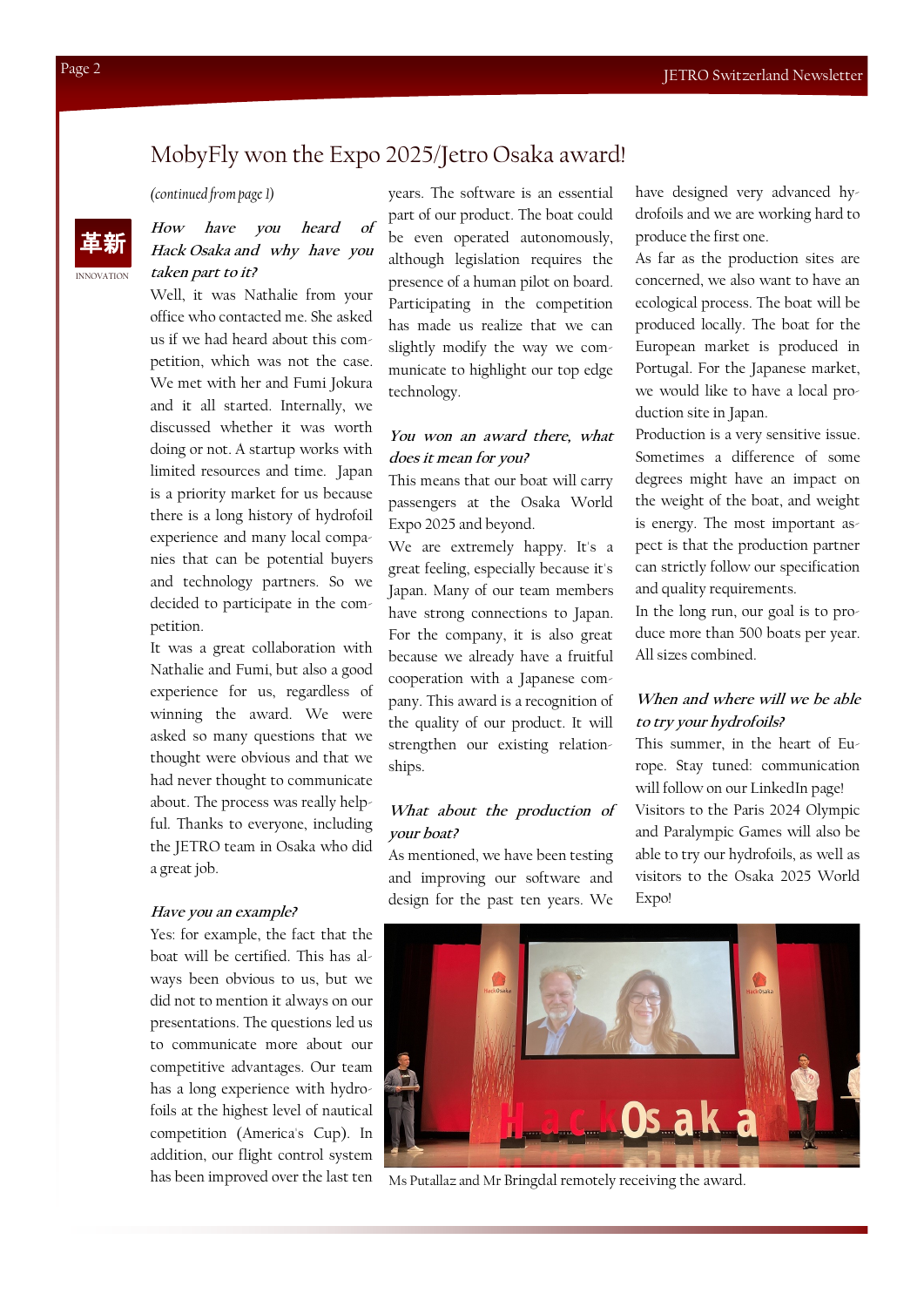## Switzerland lifts most measures; some must be kept in mind

Switzerland has lifted most existing sanitary measures on February 17. This makes companies and people' life easier although some must be kept in mind.

#### **Travel restrictions**

While most measures are lifted for inbound travelers, some exceptions remain. As member of the Schengen space, Switzerland follows the common decisions regarding inbound travelers in the common space.

All vaccinated travelers from Japan

can enter Switzerland without restriction, but unvaccinated ones are not. Exceptions exist for family or business purposes but tourism is not authorized for non-vaccinated visitors from Japan.

The [Travelcheck website](https://travelcheck.admin.ch/home) from the Federal Office of Public Health is helpful to identify if you can or cannot enter Switzerland.

The [State Secretariat of Migration](https://www.sem.admin.ch/sem/en/home/sem/aktuell/faq-einreiseverweigerung.html) publish the list of countries from which non-vaccinated people cannot enter the Schengen space.

#### **Masks, telework, capacity restrictions**

Except the obligation to wear a mask in public transports and some measures related to large events, most measures are lifted. The Federal Council remind however that some flexibility and tolerance is required. Some people may feel more comfortable keeping the mask a bit longer. Plus, freedom of business allows shops or restaurants to maintain some measures if willing.



# Foreign business people and students authorized to enter Japan

In reaction to the spread of Omicron variant, Japan restricted the access to the country to nonresident foreign nationals. The measure entered into force on November 5th and ends on February 28th.

The government has decided to relax the strict entry ban from March 1st. Indeed, it will be possible for foreign visitors to enter Japan for business purpose. This applies as well to foreign students joining a Japanese university.

A quarantine is still necessary for people coming from Switzerland. The country is indeed on the list of 37 countries considered to be Omicron hot spots. However, the quarantine will be less strict. Here the four case scenarios:

When coming from one of the 37 countries listed (including Switzerland) the quarantine is as follow:

- With booster shot, three days at home or venue of your choice plus a PCR test on the third day (7 days quarantine without PCR).
- Without a booster shot, three days in a designated facility and a negative PCR on the third day.

If you are not from a listed country (like the USA), the quarantine is more relaxed.

- Without booster, a three day quarantine at home or venue of your choice and PCR test on third day (or seven days without PCR).
- With a booster, no quarantine is necessary.

To be noticed:

All non-resident foreign visitors must apply for a visa. The application is fulfilled by the sponsoring organization, company or university the foreign visitor will attend. It is now authorized to use public

transport during the 24 hours after your arrival in Japan to reach your quarantine destination.

Source: [Ministry of Foreign Affairs](https://www.mofa.go.jp/ca/cp/page22e_000925.html)



TREND